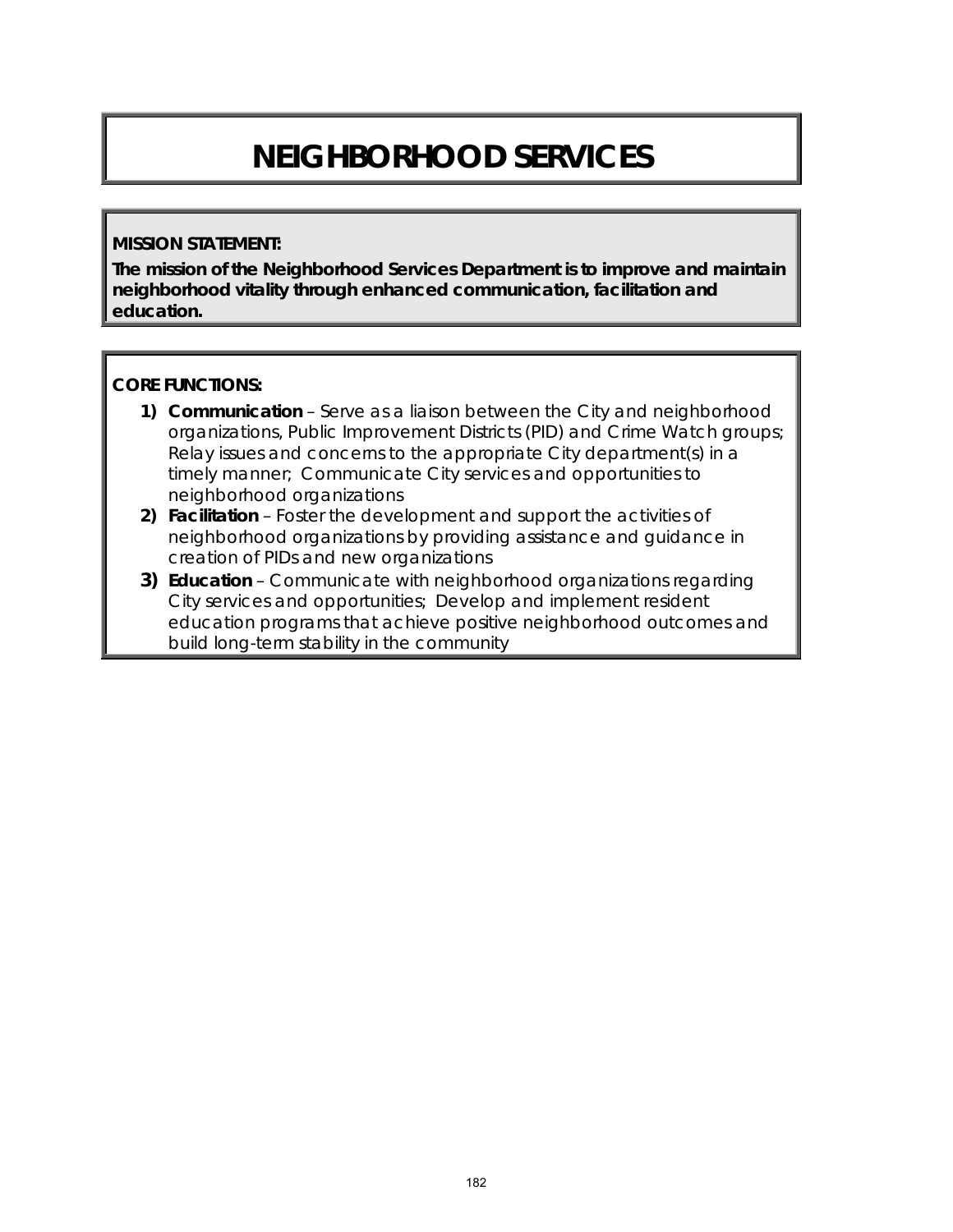## **2013 – 2014 WORK PLAN**

## **CORE FUNCTION: #1 Communication**

**Action:** 

- Improve the relationship between the City and neighborhood organizations
- Increase the distribution of relevant community information to neighborhood organizations
- Communicate with neighborhood organizations and PIDs regarding Emergency Response Operations
- Serve as liaison between City departments and neighborhood organizations
- Communicate City services programs and opportunities

## **Activity Measurement:**

- Respond to neighborhood requests for service within one business day
- Update Neighborhood Services web pages weekly
- Facilitate a Neighborhood Leadership Meeting with the Mayor annually
- Maintain neighborhood organizations calendar via MY NEIGHBORHOOD *online* web page weekly
- Solicit neighborhood participants for Citizens' Police and Fire Academies and Citizens Emergency Response Team (C.E.R.T.) training annually
- Report and communicate City department action on neighborhood services requests within three business days of receipt

**Meets City Council's Premier Statements:**  Cedar Hill is Safe. Cedar Hill has Distinctive Character.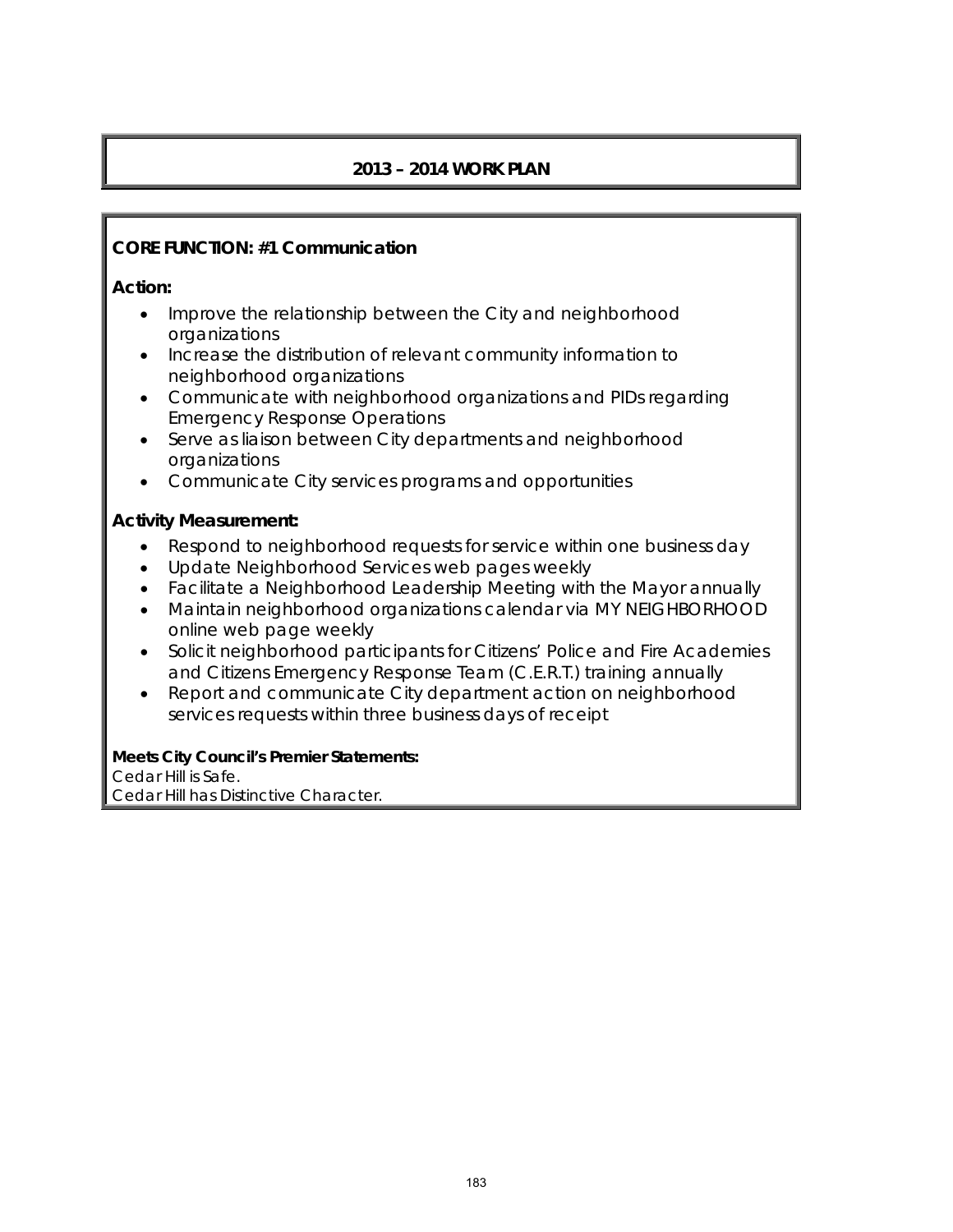# **CORE FUNCTION: #2 Facilitation**

## **Action:**

- Serve as first point of contact at City Hall for neighborhood organizations and PIDs
- Provide staff assistance to new and existing neighborhood organizations
- Coordinate staff assistance to new and existing PIDs
- Expand/Implement programs that encourage communication within neighborhoods (i.e. Printing and Postage, Neighborhood Matching Grant, MY NEIGHBORHOOD online)
- Report and communicate neighborhood feedback to appropriate City departments
- Coordinate Citywide Neighborhood Block Party
- Coordinate Citywide Neighborhood Chili Cook Off
- Serve as liaison to the Neighborhood Advisory Board

## **Activity Measurement:**

- Coordinate participation of City staff at registered neighborhood meetings within three business days to ensure appropriate support and representation
- Increase the number of active organizations by 10%
- Achieve 100% participation by active neighborhood organizations in the Printing and Postage Program
- Report and communicate neighborhood feedback to appropriate City departments within one business day of receipt
- Increase the number of community participants in Citywide Neighborhood Block Party and Citywide Neighborhood Chili Cook off by 10%
- Facilitate Neighborhood Advisory Board meetings monthly

### **Meets City Council's Premier Statements:**

Cedar Hill has Vibrant Parks and Natural Beauty. Cedar Hill has Distinctive Character.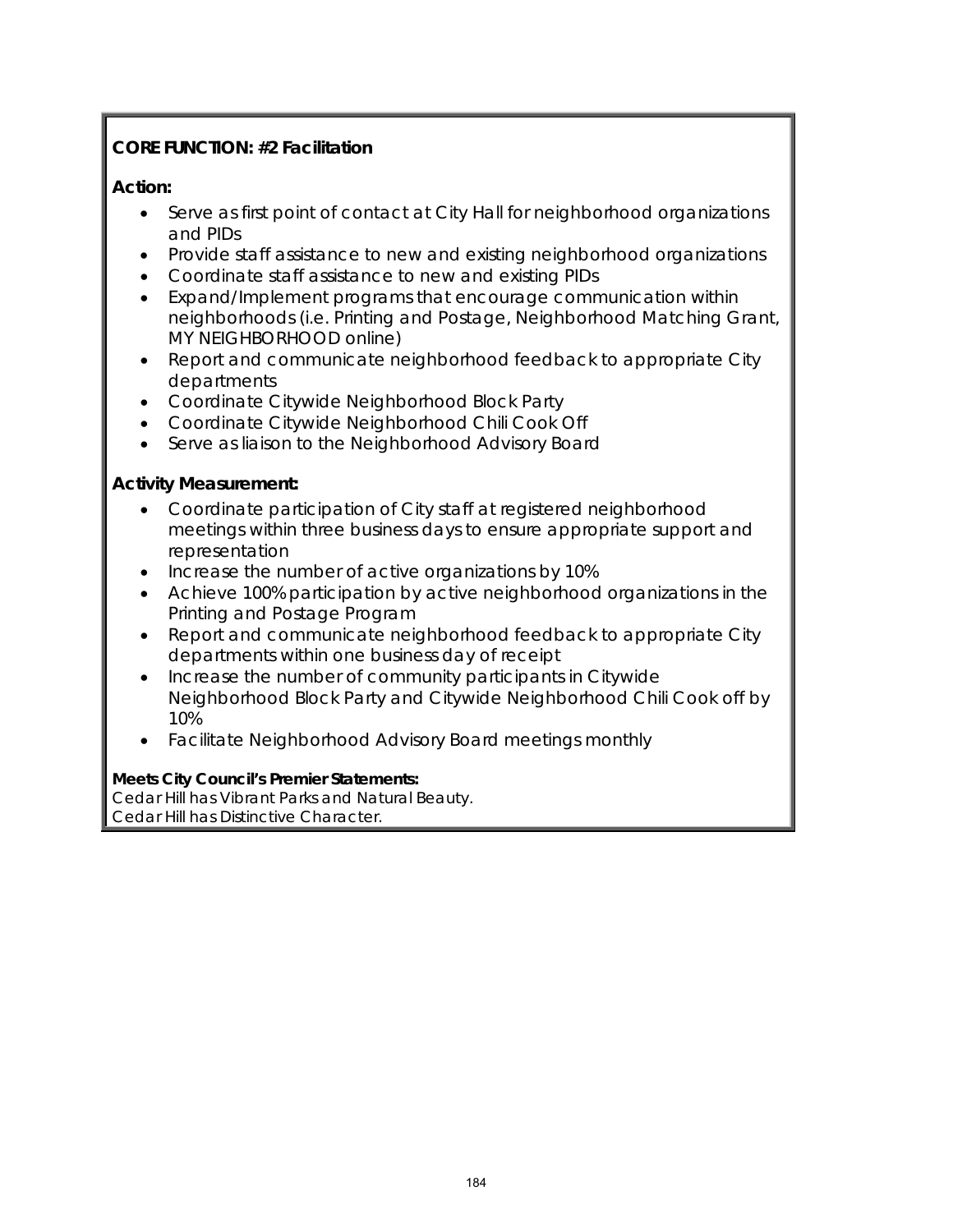## **CORE FUNCTION: #3 Education**

#### **Action:**

- Expand neighborhood involvement in community events
- Improve public understanding of City operations and services
- Increase public knowledge of Neighborhood Services programs
- Develop resident education programs that build long-term stability in the community

#### **Activity Measurement:**

- Create and publish recurring operation and services feature for newsletter monthly
- Recognize "Outstanding" neighborhoods (Premier Neighborhood Award, Most Active, Most Improved Distinction) annually
- Conduct Citywide Neighborhood Block Party event annually
- Facilitate presentation of two resident education workshops annually

#### **Meets City Council's Premier Statements:**

Cedar Hill is Clean.

Cedar Hill has Distinctive Character.